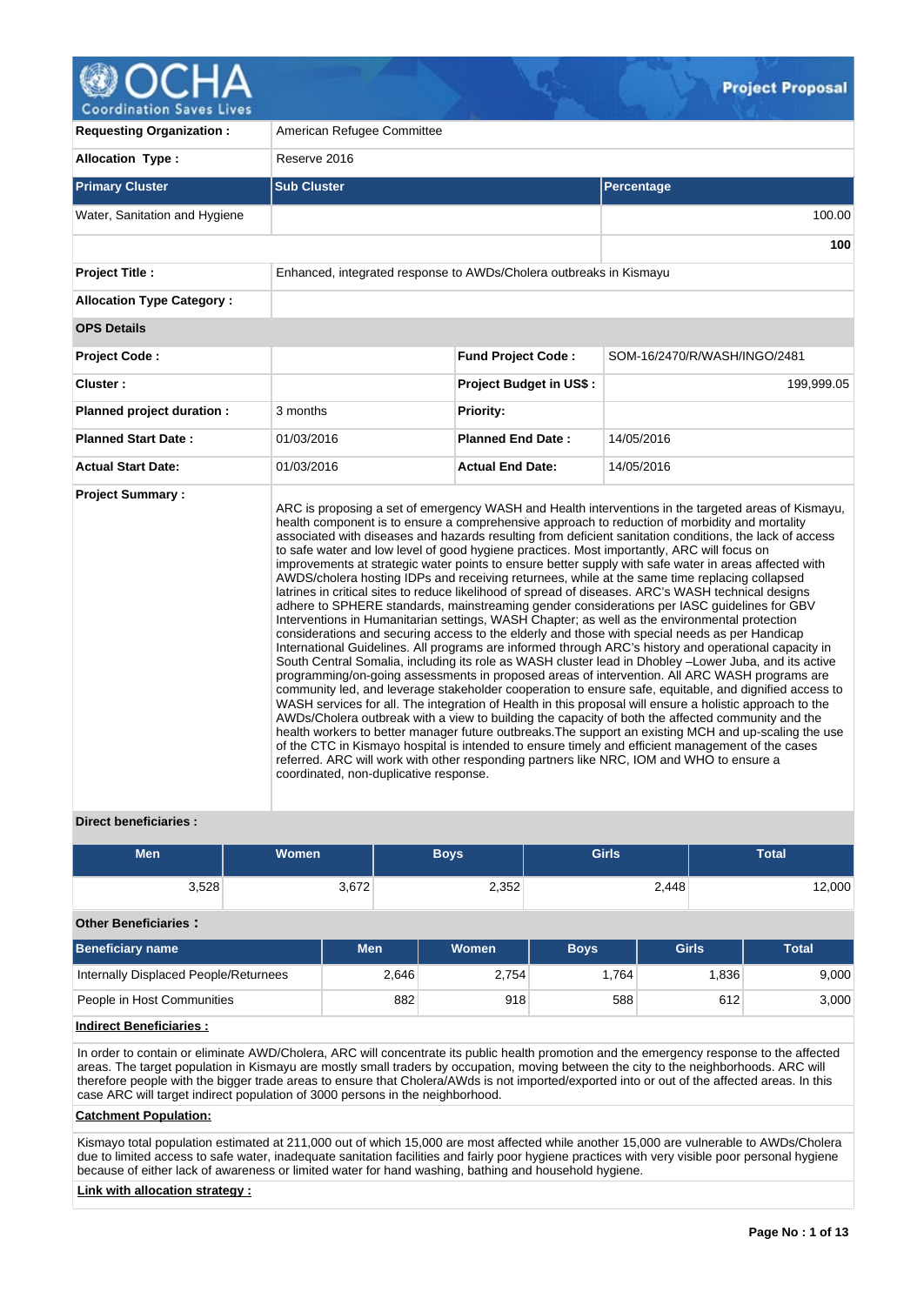Addressing humanitarian needs by providing life-saving and life-sustaining assistance to people in need, prioritizing the most vulnerable is Strategic Object 1 for Somalia in 2016. Among the response parameters set up to guide the prioritization of need in order to identify and address the most acute needs first puts provision of life-saving assistance to people in 'emergency' and 'crisis as response parameter 1. This proposal therefore is set to address that parameter 1 as the situation it addressing is not only life threatening but already 11 deaths have been confirmed as being directly the result of AWDS/Cholera outbreak in Kismayo

## **Sub-Grants to Implementing Partners :**

| <b>Partner Name</b>                                   | <b>Partner Type</b> | <b>Budget in US\$</b>       |
|-------------------------------------------------------|---------------------|-----------------------------|
|                                                       |                     |                             |
| Other funding secured for the same project (to date): |                     |                             |
| <b>Other Funding Source</b>                           |                     | <b>Other Funding Amount</b> |

### **Organization focal point :**

| <b>Name</b>      | <b>Title</b>            | <b>Email</b>            | <b>IPhone</b>    |
|------------------|-------------------------|-------------------------|------------------|
|                  |                         |                         |                  |
| Adan Adar        | <b>Country Director</b> | adana@archq.org         | +254 704 595 491 |
| shadrack onyango | <b>WASH Coordinator</b> | shadracko@arcrelief.org | +254 721 707 357 |
| Rebekka Bernholt | Senior Grant Manager    | rebekkab@arcrelief.org  | +254 717 163 782 |

### **BACKGROUND**

#### **1. Humanitarian context analysis**

Kismayu has been dominated by negative political and socio-economic events for several years. The successive administrations that ruled the country in the 20th century, both the British and Italian colonial authorities and Somali governments, did not allocate any tangible development programs, including those of of infrastructure, to these regions, and most of the country's resources and development projects were concentrated in the capital of Mogadishu.

Humanitarian access to Kismayo has been extremely limited in the past few years due to conflict and ban on many organizations. Though limited WASH facilities now exist in Kismayu city quarters, villages and IDP camps, WASH situation remains precarious, particularly in the IDP camps. Poor hygiene conditions and practices, non-existent or non-functional sanitation and contasminated water have resulted in recurrent communicable disease incidences, incudeing the recent large-scale Cholera outbreak.

American Refugee Committee (ARC) carried out multiple needs assessment over the past year (November and December 2014, March 2015, November and December 2015) through focus group discussions, household sureveys, and meetings with camp leaders, some of the affected host communities and Ministry of education and social affairs (MoESA) of JIA of Somalia.

The situation that is affecting the coping mechanisms and causing an incredible strain on the existing infrastructure and the public helath situation is that Kismayu District hosts 76 IDPs camps with 7605 Households registered by Ministry Education and Social Affairs of JIA of Somalia. Some of the key findings from the assessment stated in the next section are from thefollowing IDP camps: Hamdi 1, Hamdi 2, Hamdi 3, Halgan 1, Halgan 2, Tawakal 1, Tawakal 2, Nageye, Khalid, Camp 4, Warder, Badir 1, Badri 2, Darkenle, Ibnu Hussein, Barawe, Maalim Mahdi, Bola, Halane, Camp Idiris, Wamo 1, Wamo2, and Mumina Marti. Most of them are in the new settlement area, inclusive of new arrivals over the last two months from Jamame district after flooding in riverine areas that destroyed farms and farmers properties. Some have come from Bula Gudud due military offensive four months ago.

ARC Somalia recently worked on construction of 300 shelters in IDP settlements in Kismayu in an area with a total od 2,461households. Majority of them are local families who lost their livestock in the recent droughts, and decided to move to the outskirts of Kismayo town to depend upon the humanitarian agencies to provide relief food. The majority of these IDPs are children, women, and the elderly.

#### **2. Needs assessment**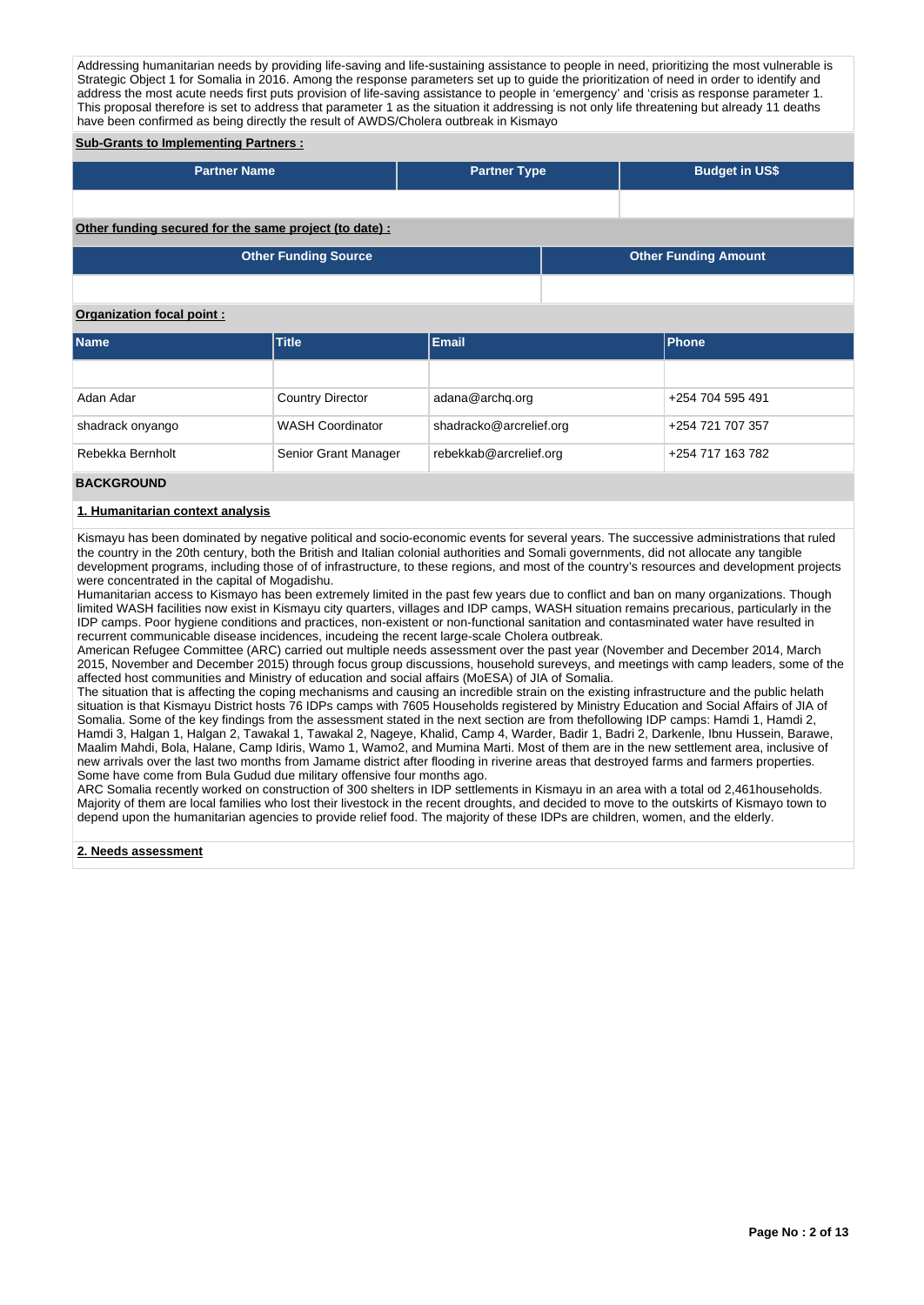The first cases of cholera were confirmed in Kismayu on 26th Oct 2015. Six stool samples were sent from Kismayo Hospital to Mogadishu for laboratory analysis, out of the six, five were confirmed with V. Cholerae 01 serotype ogawa. By first week of December 2015, a total of 844 suspected cholera cases and 11 deaths had been reported, with an overall Case Fatality Rate (CFR) of 1.3%. While this overall CFR indicates a reasonable level of case management and treatment it is still far short of the 1% CFR maximum suggested by WHO, which indicates that a cholera outbreak is being well managed. In May 2015, 6 cases cholera cases were confirmed after samples sent to Dadaab for laboratory analysis tested positive with Vibrio cholerae, similar cholera outbreak was reported to have hit two border districts of Dadaab and Wajir in Kenya with high number of deaths reported. Although the epidemic appears to be slowing considerably over most parts of the country that were reporting, including Mogadishu and Dhobley in the last few weeks, the predisposing factors are apparently visible. The WHO situational analysis of child health in Somalia suggested that up to 90% of childhood diarrheal disease-related deaths could be attribute to contaminated water and poor hygiene. Contaminated water, lack of adequate sanitation, poor hygiene practices and limited practice of safe solid waste disposal exist in all the camps of Kismayo. Kismayo is hosting a very large number of IDPs estimated 7,605 HHs. According to statistics from Jubbaland Administration, about 20% of Kismayu population are IDPs. In addition to the IDP population, Kismayo has received a high number of returnees from Kenya and a significant number of Yemeni refugees. For the past six months, Kismayo has experienced high number of displacements due to forceful evictions and floods. Most evictions happened in Farjano and Farnole districts.

Furthermore, given the relative high population density in Kismayu, limited availability of safe drinking water and lack of improved sanitation, it is not unreasonable to expect that cholera could become endemic unless a comprehnsive action is taken. Crowded conditions and compromised water and sanitation trigger high risk of diseases and nutrition concerns. Both Health and WASH regional clusters have actively engaged partners in joint efforts to curb the increased cases of AWD through outreach, sanitation campaigns, and water treatment and health education sessions. These efforts need to be scaled up to curb the spread of diarrheal diseases especially in the IDP camps. Table of admissions/fatalities from various villages over a period of 4 months is attached.

The recent Inter-Agency needs assessment conducted by the protection cluster co-chaired by ARC indicates that the new camps formed by the flood afflicted population have not been reached by health messaging and don't know exactly where to report or receive health services. It was also noted that sanitation facilities are inadequate in number, putting a large number of women and children at risk during the nights as many had to resort to using the bush outside their settlements.

#### **3. Description Of Beneficiaries**

The target beneficiaries of the project are those affected by the AWD/Cholera outbreak and those at risk of infection in Kismayo settlements, particularly in the settlements of Farjano. Fanole, Gulwade and Calanley. New IDPs are estimated at 1,900 HHs who have moved to Kismayu from Kamsuma and neighboring villages during the recent flooding of Juba river. These new arrivals settled in the crowded camps in Dalxis area resulting to poor sanitation and limited ability to practice proper hygiene. The project will focus on this new IDP population, ensuring improved sanitation and hygiene practices. In order to specifically target the most affected groups, ARC will concentrate on emergency response in the most affected areas with a core population of 15,000 persons. The rest will benefit from the response indirectly.

### **4. Grant Request Justification**

In order to curb further disease transmission, ARC will implement a set of direct emergency response WASH activities in the affected areas and outlying communities in Kismayu to reduce and/or eliminate the transmission paths of cholera in the already affected areas and those at risk of further outbreaks. ARC will put an emphasis on local capacity building activities to improve protection of water sources, boost hygiene and sanitation practices and reduce the likelihood of outbreaks. This will be done by deploying hygiene promoters and water and sanitation monitors, training Community Health Promoters (HHPs) and IDP Health Committees (IHCs), and promoting hand washing with soap. The IDP camps targeted will benefit both from the immediate activities and from increased capacity of WASH and Health Volunteers to respond to cholera outbreaks.

To facilitate a more rapid response to patients affected by the outbreak and reduce the case fatality rate, ARC will boost the life-saving capacity in the health sector as well. This includes supportiing the Kismayu Hospital CTC that is not fully covered/supported at present time; support to Farjano MCH to provide emergency health care; training of 40 health care workers in cholera case management and key prevention messages for patient education; training of 100 (20 from each 5 sections of Kismayo) home health promoters (HHPs) in rapid case detection and referral at the community level; distribute cholera treatment kits to 8 (eight) Primary Health Care Clinics (PHCCs) and Kismayo general Hospital by providing adequate materials to the (CTC); and procure oral rehydration salts (ORS) and establish ORS treatment points at the most strategic locations. In addition, ARC will provide intensified supportive supervision for timely and accurate disease surveillance and reporting to locate the outbreaks and target the control measures in coordination with WHO and Health cluster. In semi-urban or rural settings, access to health care facilities is a problem so it is important to decentralize the CTC. As such, ARC will facilitate active case-finding in communities and locate a potential new outbreak as soon as possible. Once this is established, the location of treatment units (CTUs and ORT corners) will be selected according to the attack rate and ensuring the necessary supplies, drugs, and qualified personnel are available to work at the site. The data from the CTC indicates that majority of cases are coming from Farjano and Fanole followed by Calanley; through the Farjano MCH, ARC will take the necessary health care closer to the affected population for easy access and reporting.

In terms of coordination of the locations of ORS with other actors, ARC will coordinate positioning of the ORS stations and/ or CTCs with the other actors in the cholera response effort, in order to ensure proper coverage of the suspected/confirmed cases in areas where intense attack rates are identified. This will be done through Health and WASH cluster meetings and informing other actors on the ground of our intentions. ARC will determine the capacity of an ORS station or a CTC through consideration of the attack rates in coordination with the other actors, and based on the existing cholera response plans of the WASH and Health Clusters and the MOH to ensure proper coverage. ARC will ensure, wherever possible, that ORS treatment units have a proper latrine setup so that the excrement and contaminated materials can be disposed in controlled settings. To position cholera treatment kits and ORS treatment points, ARC will determine areas of greatest need based on where the outbreaks of cholera are located, other organizations responding to the outbreak in the area, and guidance from the WASH cluster. ARC wants to keep ORS points decentralized to ensure availability in the community. To this end, ARC may also consider providing direct ORS training and distribution for suspected cases by trained HHPs.

#### **5. Complementarity**

The proposed WASH AND health proposal will effectively complement each other as it plans to address both preventive and curative aspect of the response. It will have a lasting impact as it also addresses capacity building of the affected community to continue surveillance and case detection even after the project. ARC is currently implementing a cholera response program in Dhobley, a boarder town that have over the years experienced recurring cases of AWDs/Cholera.Dhobley and Kismayo community interact frequently as it is one of the key entry/exit points into and out of Dadaab refugee camps. In undertaking a successful emergency cholera response in Dhobley, ARC team has learnt useful lessons besides setting up cholera response task force with WHO as the lead agency and Save the Children that manages the main Dhobley Hospital as a key health partner.In Kismayo, ARC already has a WASH and health programs supported by OFDA;in WASH, ARC is already carrying out a small scale wells chlorination and hygiene promotion which it plans to upscale. For health, ARC has two nurses supporting Kismayo main hospital and is supporting Farjano MCH will drugs. This program will enable ARC engage more health staff and more drugs to increase then capacity of the MCH to screen and make more referrals to the CTC.Activities like training of Volunteer Hygiene promoters to enhance disease surveillance and reporting will be replicated as it has proved effective in early case identification and referrals.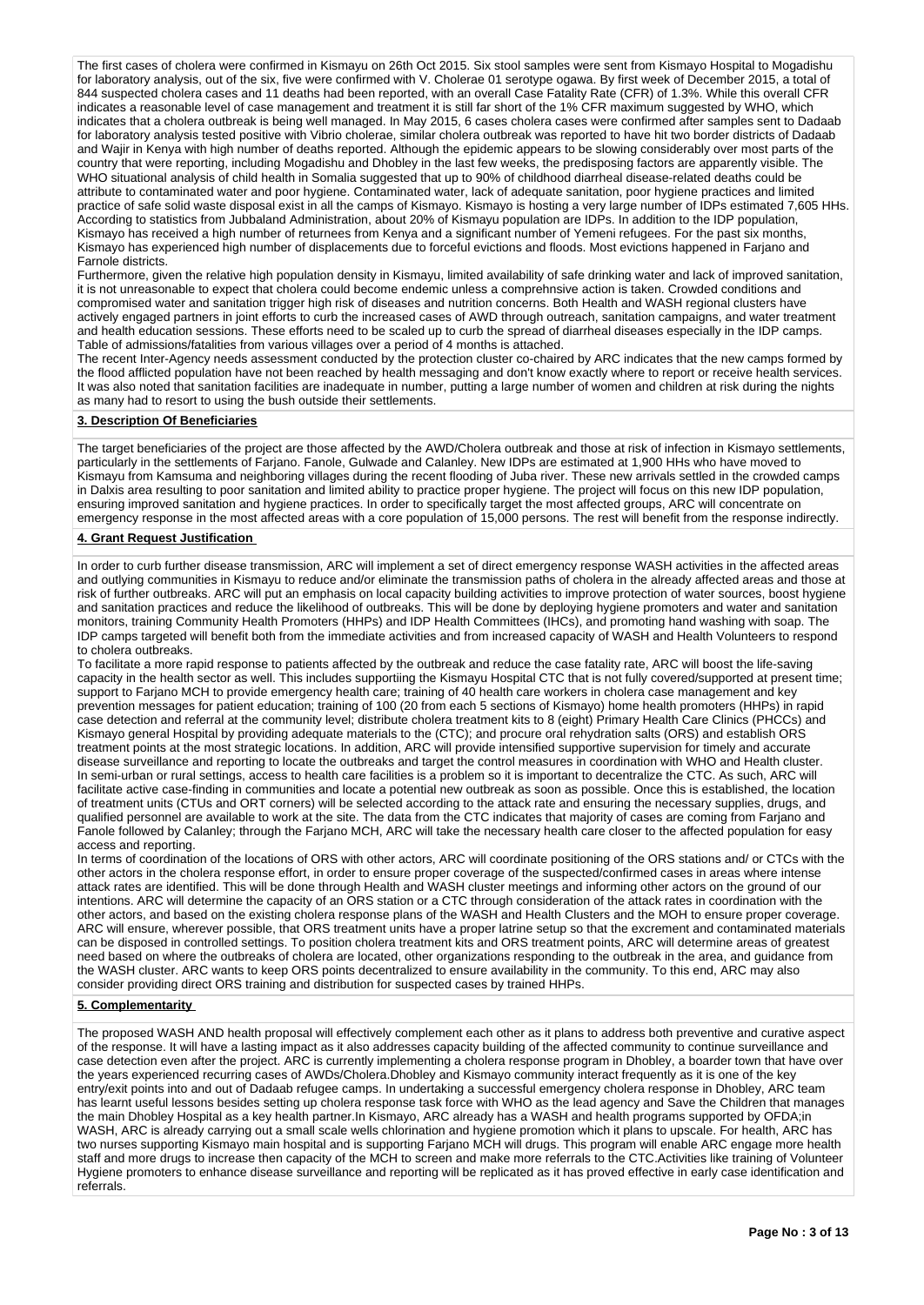#### **Overall project objective**

To undertake emergency response to contain the spread of cholera and AWDs and to strengthen capacities of community agents to promote AWD and cholera prevention and control practices at household level including early detection,referrals and case management.

| <b>Water, Sanitation and Hygiene</b>                                                 |                                                 |                                 |  |  |  |  |  |  |
|--------------------------------------------------------------------------------------|-------------------------------------------------|---------------------------------|--|--|--|--|--|--|
| <b>Cluster objectives</b>                                                            | <b>Strategic Response Plan (SRP) objectives</b> | <b>Percentage of activities</b> |  |  |  |  |  |  |
| Provide access to safe water, sanitation and<br>hygiene for people in emergency need | Somalia HRP 2016                                | 70                              |  |  |  |  |  |  |
| Emergency preparedness and early<br>response to humanitarian emergencies             | Somalia HRP 2016                                | 30                              |  |  |  |  |  |  |

**Contribution to Cluster/Sector Objectives :** WASH Cluster has four objectives that support strategic objectives set out in the current Strategic Response Plan (SRP). These are provision of access to safe Water, Sanitation and Hygiene for people in emergency need,Emergency preparedness and early response to humanitarian emergencies (these two support Strategic Objective 1) and provision of reliable and sustained access to sufficient safe water based on identified strategic water points and establishment of sustainable management structures and provision of reliable and sustainable access to environmental sanitation (All sanitation access programs must be coupled with sustained hygiene practice promotion for the targeted population; the last two support strategic objective 2 of the Strategic Response Plan, The selected cluster objectives above, not only show relevance to the Cluster/sector objectives but fit well with Cholera/AWDs res;ponse and prevention program proposed.

#### **Outcome 1**

Incidences of Cholera/AWDs in the affected areas is contained.

#### **Output 1.1**

#### **Description**

Targeted populations have access to at least 15 liters of safe water per day for domestic use and personal hygiene

**Assumptions & Risks**

# **Activities**

### **Activity 1.1.1**

#### **Standard Activity : Household water treatment**

Household treatment reagents ( PUR and AQUA tabs) is collected from regional supply hub and distributed. ARC will also undertake regular water sampling and testing in the most affected areas and institute necessary measures like enhanced chlorination where, increased public promotion. ARC has appropriate water testing equipment for both rapid field tests and more comprehensive bacterial analysis ( H2S Vials and Del-Aqua kits respectively)

#### **Activity 1.1.2**

#### **Standard Activity : Operation and Maintenance of WASH Infrastructure**

Water committees are trained to ensure equitable distribution of water

### **Activity 1.1.3**

### **Standard Activity : Hygiene item distribution (single items e.g. soap, jerrycans)**

Jerrycans are purchased and distributed to the most affected population to improve fetching and storage of safe water. A related activity will be purchase and distribution of jerican cleaning detergent (Bio-clean and Hygiene promoters, water quality monitors and volunteers will be mobilized and incentivized to undertake jerican cleaning campaigns

#### **Activity 1.1.4**

#### **Standard Activity : Chlorination (stand alone separate to O&M)**

Chlorine powder is provided by Kismayo WASH Cluster regional hub and Water quality monitors are mobilized to ensure proper chlorination of Wells and FRC testing and reporting,

## **Activity 1.1.5**

#### **Standard Activity : Household water treatment**

Water treatment reagents ( PUR/ Aquatabs) is provided by Kismayo Regional supply hub, demonstrations on proper use of the HHWTs is conducted to beneficiaries,

#### **Activity 1.1.6**

#### **Standard Activity : Hygiene item distribution (single items e.g. soap, jerrycans)**

Household survey is conducted to establish gaps in water fetching and storage capacity and jerican cleanliness and purchase and distribution is undertaken targeting the most vulnerable

### **Activity 1.1.7**

### **Standard Activity : Water point construction or rehabilitation**

ARC plans to undertake dewatering and disinfection of 200 Wells and rehabilitate and improve protection of 10 Wells in Alanley area with many incidences of AWDs/Cholera. The protection include installation of hand pumps.

### **Indicators**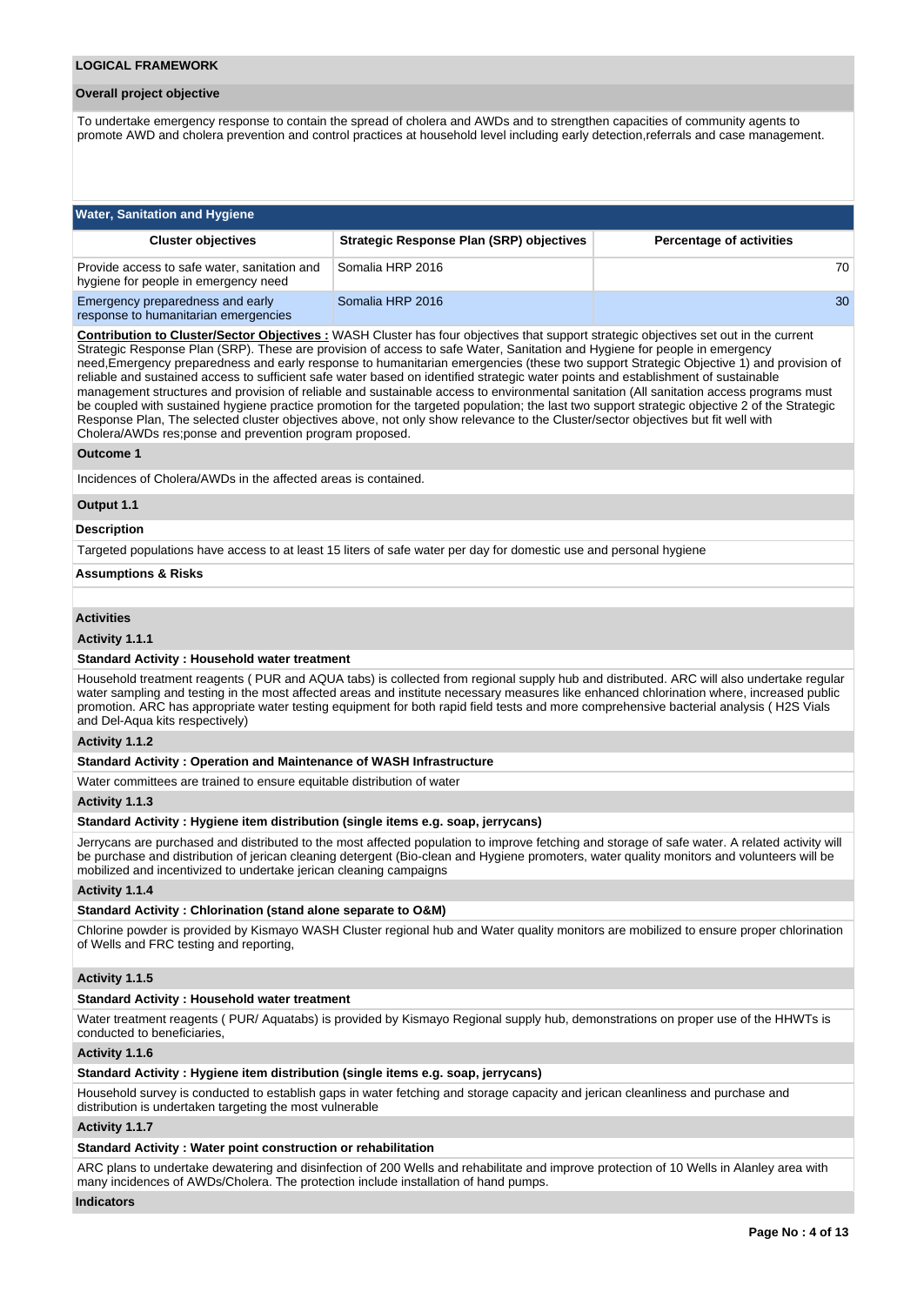|                 |                                  |                                                         | <b>End cycle beneficiaries</b>      |  |  |        |
|-----------------|----------------------------------|---------------------------------------------------------|-------------------------------------|--|--|--------|
| Code            | <b>Cluster</b>                   | <b>Indicator</b>                                        | Men   Women   Boys   Girls   Target |  |  |        |
| Indicator 1.1.1 | Water, Sanitation and<br>Hygiene | Number of people with temporary access to safe<br>water |                                     |  |  | 12.000 |

## **Means of Verification :** physical verification

# **Output 1.2**

### **Description**

Affected population have access to reliable and sustainable environmental sanitation

#### **Assumptions & Risks**

the project areas remain accessible and other partners play their role in combating AWDs/Cholera

### **Activities**

### **Activity 1.2.1**

## **Standard Activity : Solid Waste Management**

Affected population are mobilized to collect and properly dispose household solid waste to reduced the number of pests and vectors to interrupt and eliminate disease transmission roots.

#### **Activity 1.2.2**

### **Standard Activity : Latrine construction or rehabilitation**

After a quick rapid assessment, ARC has established that 45 latrines collapsed during the past four months during the Oct/Dec 2015 short rains. This has drastically reduced the persons to latrines ratio in the affected areas. ARC plans to replace the 45 temporary desludgeable latrines in Alanley area

### **Indicators**

|                 |                                  |                                                                    | <b>End cycle beneficiaries</b> | End<br>cycle                  |  |        |
|-----------------|----------------------------------|--------------------------------------------------------------------|--------------------------------|-------------------------------|--|--------|
| Code            | <b>Cluster</b>                   | <b>Indicator</b>                                                   | <b>Men</b>                     | Women   Boys   Girls   Target |  |        |
| Indicator 1.2.1 | Water, Sanitation and<br>Hygiene | Number of people with access to emergency<br>sanitation facilities |                                |                               |  | 12.000 |

**Means of Verification :** Physical verification, interviews and photos

# **Output 1.3**

#### **Description**

Affected population awareness is raised and practice of good hygiene is enhanced.

# **Assumptions & Risks**

That affected population are fully involved in the awareness campaigns

### **Activities**

**Activity 1.3.1** 

## **Standard Activity : Community Hygiene promotion**

ARC will undertake general Hygiene promotion within the affected community using the house to house visits, focused group discussion at key places like water points and clinics. This will be done using Behavior Change Communication Cards ( BCCC, Information and Education Communication Materials( IEC) to be provided by UNICEF/WASH Cluster)

### **Activity 1.3.2**

### **Standard Activity : Hygiene kit distribution (complete kits of hygiene items)**

In order to support Hygiene promotion in the affected community, ARC will identify 1000HHs most affected areas vulnerable population for complete Hygiene kits distribution. The kit will be based on the WASH Cluster recommended list of 2400grams of soap per family for 3 months, two 20 litre jerricans, Water treatment reagents (Aqua tabs to last 3 months and sanitary cloth for women/girls of menstrual age) . The kits will be requested from Kismayo Regional Cluster supply Hub

**Activity 1.3.3** 

## **Standard Activity : Community Hygiene promotion**

ARC will promote hand washing with soap as the main activity to reduce cases of AWDs/Cholera. This will be undertaken through enhanced deployment of hygiene promoters, Hygiene volunteers, PHAST training including demonstration of proper hand washing with soap at critical times and proper excreta handling and disposal. The soap distribution will target 100% of the affected population in order to promote hand washing with soap.

#### **Indicators**

|                 |                                  |                                                                           | <b>End cycle beneficiaries</b> | End<br>cycle                  |  |        |
|-----------------|----------------------------------|---------------------------------------------------------------------------|--------------------------------|-------------------------------|--|--------|
| Code            | <b>Cluster</b>                   | <b>Indicator</b>                                                          | Men I                          | Women   Boys   Girls   Target |  |        |
| Indicator 1.3.1 | Water, Sanitation and<br>Hygiene | Number of people who have participated in<br>hygiene promotion activities |                                |                               |  | 12.000 |

**Means of Verification** : Participants manifest (attendance register), KAP survey

### **Outcome 2**

Improved and increased availability of emergency health care and improved case management of AWD/Cholera cases in Kismayo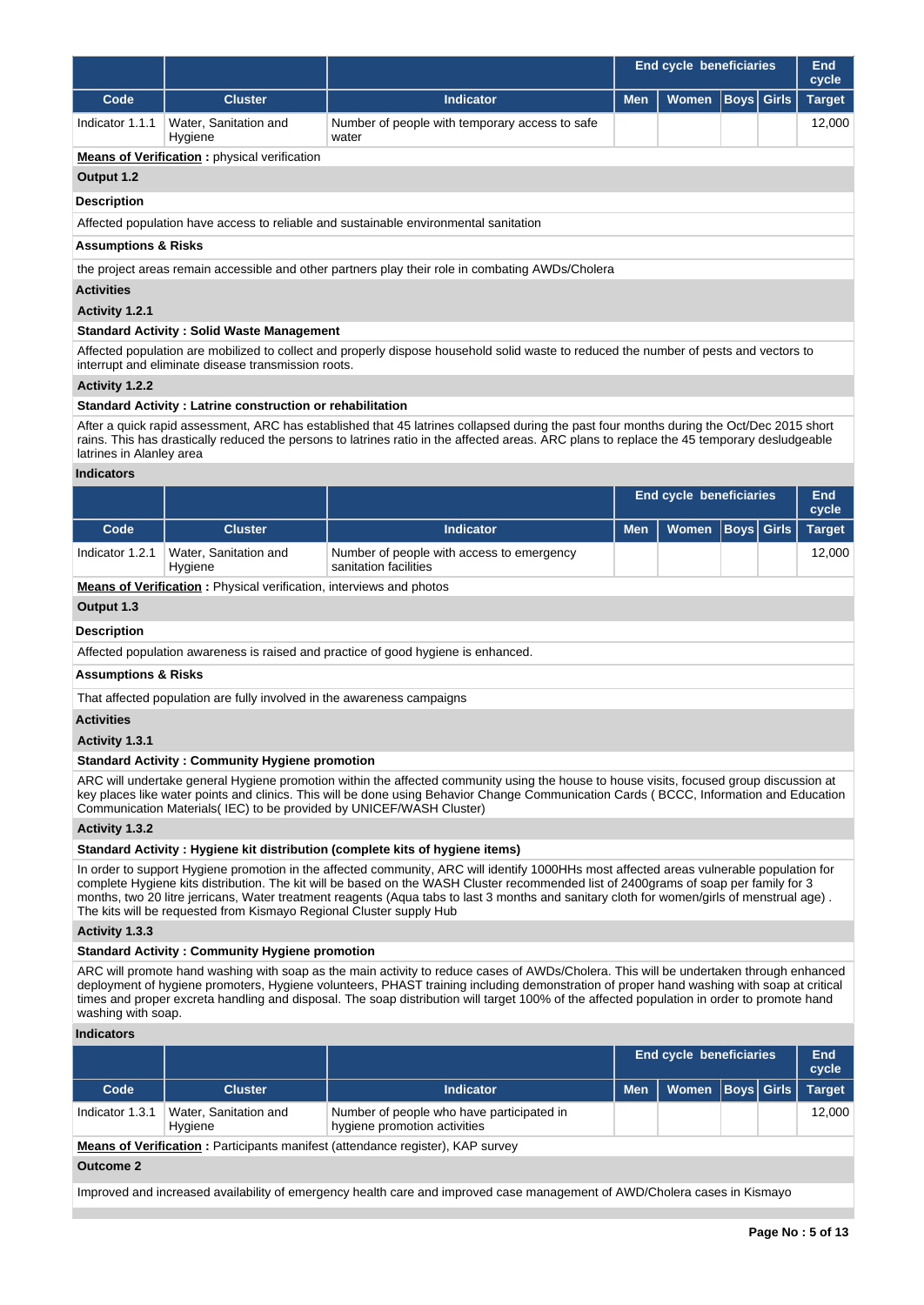# **Output 2.1**

## **Description**

Health facilities in Kismayo Hospital CTC and Farjano MCH is supported to provide critical cholera response services including referrals, case management and follow-ups.

# **Assumptions & Risks**

# **Activities**

## **Activity 2.1.1**

## **Standard Activity : Not Selected**

Support Cholera treatment center at the Kismayo general hospital with required staffing, supplies and equipment needed for the provision of quality curative services for the patients.

2. Support one Maternal and Child Health Clinic (MCH) located in Farjano section of Kismayo where majority of cases are reported from. The facility will be supported with necessary supplies and staffing.

### **Indicators**

|                                 |                                                                |                                                                                                               | <b>End cycle beneficiaries</b> | End<br>cycle                   |                   |                   |                     |
|---------------------------------|----------------------------------------------------------------|---------------------------------------------------------------------------------------------------------------|--------------------------------|--------------------------------|-------------------|-------------------|---------------------|
| Code                            | <b>Cluster</b>                                                 | <b>Indicator</b>                                                                                              | <b>Men</b>                     | Women                          |                   | <b>Boys</b> Girls | <b>Target</b>       |
| Indicator 2.1.1                 | Health                                                         | Number of health facilities supported                                                                         |                                |                                |                   |                   | 200                 |
| 2. Patients attendance register | <b>Means of Verification : 1. Physical verification/photos</b> |                                                                                                               |                                |                                |                   |                   |                     |
| Output 2.2                      |                                                                |                                                                                                               |                                |                                |                   |                   |                     |
| <b>Description</b>              |                                                                |                                                                                                               |                                |                                |                   |                   |                     |
|                                 |                                                                | 24/7 referral services provided connecting health facilities and the Cholera Treatment Center                 |                                |                                |                   |                   |                     |
| <b>Assumptions &amp; Risks</b>  |                                                                |                                                                                                               |                                |                                |                   |                   |                     |
|                                 | There remains unhindered access between the MCH and the CTC    |                                                                                                               |                                |                                |                   |                   |                     |
| <b>Activities</b>               |                                                                |                                                                                                               |                                |                                |                   |                   |                     |
| Activity 2.2.1                  |                                                                |                                                                                                               |                                |                                |                   |                   |                     |
|                                 | <b>Standard Activity: Not Selected</b>                         |                                                                                                               |                                |                                |                   |                   |                     |
|                                 | 1. Hire of ambulance to facilitate referrals                   | 2. Transport of all cases from MCH and other health facilities to the CTC/Main hospital.                      |                                |                                |                   |                   |                     |
| <b>Indicators</b>               |                                                                |                                                                                                               |                                |                                |                   |                   |                     |
|                                 |                                                                |                                                                                                               |                                |                                |                   |                   |                     |
|                                 |                                                                |                                                                                                               |                                | <b>End cycle beneficiaries</b> |                   |                   | <b>End</b><br>cycle |
| Code                            | <b>Cluster</b>                                                 | <b>Indicator</b>                                                                                              | <b>Men</b>                     | Women                          | <b>Boys</b> Girls |                   | <b>Target</b>       |
| Indicator 2.2.1                 | Health                                                         | Number of cases detected and referred to the<br>CTC or Kismayo main hospital for management<br>and follow ups |                                |                                |                   |                   | 4                   |
|                                 |                                                                | <b>Means of Verification:</b> Referral sheets, Cholera/AWDs cases treated and discharged.                     |                                |                                |                   |                   |                     |
| Indicator 2.2.2                 | Health                                                         | Number of consultations per clinician per day by<br>Health facility                                           |                                |                                |                   |                   | 200                 |
|                                 | Means of Verification: attendance at CTC and MCH               |                                                                                                               |                                |                                |                   |                   |                     |
| <b>Outcome 3</b>                |                                                                |                                                                                                               |                                |                                |                   |                   |                     |
|                                 |                                                                | Strengthened coordination system among regional and national WASH and Health Clusters and partners            |                                |                                |                   |                   |                     |
| Output 3.1                      |                                                                |                                                                                                               |                                |                                |                   |                   |                     |
| <b>Description</b>              |                                                                |                                                                                                               |                                |                                |                   |                   |                     |
|                                 |                                                                | 3.2 Improved coordination among WASH and Health partners responding to the AWD/Cholera outbreak in Kismayo    |                                |                                |                   |                   |                     |
| <b>Assumptions &amp; Risks</b>  |                                                                |                                                                                                               |                                |                                |                   |                   |                     |
|                                 |                                                                | All partners are willing to be part of the coordination team and security in the project areas is good.       |                                |                                |                   |                   |                     |

### **Activities**

#### **Activity 3.1.1**

## **Standard Activity : Not Selected**

1. Conduct weekly meetings between regional Cluster focal points and all response partners ( ARC, NRC, IOM, WHO, Ministry of Health, WASH and Health Cluster)

# **Activity 3.1.2**

#### **Standard Activity : Not Selected**

1. Attend weekly and monthly coordination meetings.

2. Collect and share updates on AWDs/Cholera with both National and regional Cluster focal points.

### **Indicators**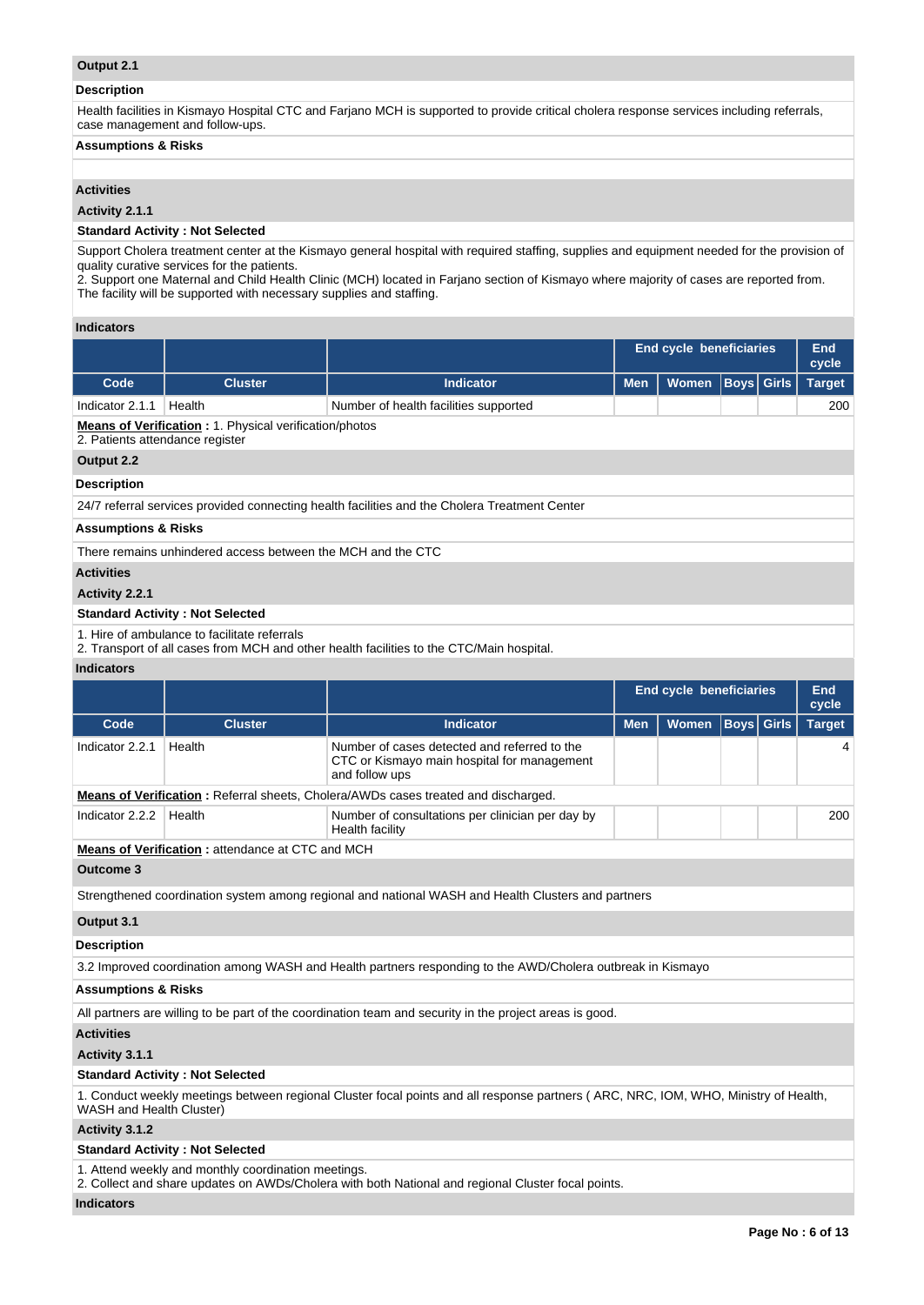|                               |                                  |                                                                                                                                             | <b>End cycle beneficiaries</b> |       |                   |  | End<br>cycle  |  |
|-------------------------------|----------------------------------|---------------------------------------------------------------------------------------------------------------------------------------------|--------------------------------|-------|-------------------|--|---------------|--|
| Code                          | <b>Cluster</b>                   | <b>Indicator</b>                                                                                                                            | <b>Men</b>                     | Women | <b>Boys</b> Girls |  | <b>Target</b> |  |
| Indicator 3.1.1               | <b>Enabling Programmes</b>       | Number of coordination meetings held or<br>facilitated                                                                                      |                                |       |                   |  | 24            |  |
| <b>Means of Verification:</b> |                                  |                                                                                                                                             |                                |       |                   |  |               |  |
| Indicator 3.1.2               | Water, Sanitation and<br>Hygiene | 1. The number of weekly and monthly meetings<br>conducted<br>2. The number of key partners attending the<br>coordination meetings regularly |                                |       |                   |  | 7             |  |

**Means of Verification :** Attendance register, minutes of the meetings

**Additional Targets :** In order to completely contain AWDs/Cholera, ARC will not only concentrate its public promotion and the emergency response to the affected areas. The population within Kismayo are general small traders who move the City to the neighborhoods. ARC will therefore people with the bigger trade areas to ensure that Cholera/AWds is not imported/exported into or out of the affected areas. In this case ARC will target indirect population of 3000 persons in the neighborhood.

# **M & R**

# **Monitoring & Reporting plan**

Due to its emergency nature ARC will monitor the AWDs/Cholera incidences on a daily basis. ARC will work with the Health authority in Kismayo.To ensure total inclusivity in its interventional approach, ARC will strengthen the Cholera/AWDs monitoring task force with the Ministry of Health, Unicef, all WASH partners, and health partners in Kismayo. The objective is to have holistic and all inclusive approach as Kismayo is a fairly large and densely populated area that cannot be adequately covered by one partner. The task force will meet on a daily basis until the out break in contained after a which a monthly coordination meeting regieme will be adopted for ensure early detection and reporting.ARC has in place a variety of M&E tools, including outcome tracking tools, analysis processes, and competency-based checklists that can be used to assess program activities in an emergency response contexts. All indicators have been drawn from the WASH Cluster generated sub-sector indicator lists and together with ARC's global M&E results framework, a good basis has been established to measure performance.

A detailed monitoring and evaluation (M&E) plann with clearly defined performance indicators and in line with the time frame outlined in the work plan will be developed as an integral part of this project's design process. The plan will guide the review and assessment of program targets at every two weeks due to emergency nature of the intervetion.

### **Workplan**

| Activitydescription                                                                                                                                                                                                                                                                                                                                                                                                                                                                     | Year | 1 | 2            | 3                 |              | 5                       |  | 8 | 9 | 10 | 11 | 12 |
|-----------------------------------------------------------------------------------------------------------------------------------------------------------------------------------------------------------------------------------------------------------------------------------------------------------------------------------------------------------------------------------------------------------------------------------------------------------------------------------------|------|---|--------------|-------------------|--------------|-------------------------|--|---|---|----|----|----|
| Activity 1.1.1: Household treatment reagents (PUR and AQUA tabs) is collected<br>from regional supply hub and distributed. ARC will also undertake regular water<br>sampling and testing in the most affected areas and institute necessary measures<br>like enhanced chlorination where, increased public promotion. ARC has<br>appropriate water testing equipment for both rapid field tests and more<br>comprehensive bacterial analysis (H2S Vials and Del-Aqua kits respectively) | 2016 |   |              | $x \mid x \mid x$ |              | $\mathsf{X}$            |  |   |   |    |    |    |
| Activity 1.1.2: Water committees are trained to ensure equitable distribution of<br>water                                                                                                                                                                                                                                                                                                                                                                                               | 2016 |   | X            | $\mathsf{X}$      |              |                         |  |   |   |    |    |    |
| Activity 1.1.3: Jerrycans are purchased and distributed to the most affected<br>population to improve fetching and storage of safe water. A related activity will be<br>purchase and distribution of jerican cleaning detergent (Bio-clean and Hygiene<br>promoters, water quality monitors and volunteers will be mobilized and incentivized<br>to undertake jerican cleaning campaigns                                                                                                | 2016 |   |              | X                 | ΙX           |                         |  |   |   |    |    |    |
| Activity 1.1.4: Chlorine powder is provided by Kismayo WASH Cluster regional hub<br>and Water quality monitors are mobilized to ensure proper chlorination of Wells<br>and FRC testing and reporting,                                                                                                                                                                                                                                                                                   | 2016 |   | $\mathsf{X}$ | $\mathsf{X}$      | Ιx.          | $\times$                |  |   |   |    |    |    |
| Activity 1.1.5: Water treatment reagents (PUR/Aquatabs) is provided by Kismayo<br>Regional supply hub, demonstrations on proper use of the HHWTs is conducted to<br>beneficiaries,                                                                                                                                                                                                                                                                                                      | 2016 |   |              | $\times$          | <sup>X</sup> |                         |  |   |   |    |    |    |
| Activity 1.1.6: Household survey is conducted to establish gaps in water fetching<br>and storage capacity and jerican cleanliness and purchase and distribution is<br>undertaken targeting the most vulnerable                                                                                                                                                                                                                                                                          | 2016 |   |              | X                 | $\mathsf{X}$ |                         |  |   |   |    |    |    |
| Activity 1.1.7: ARC plans to undertake dewatering and disinfection of 200 Wells<br>and rehabilitate and improve protection of 10 Wells in Alanley area with many<br>incidences of AWDs/Cholera. The protection include installation of hand pumps.                                                                                                                                                                                                                                      | 2016 |   | X.           | $\mathsf{X}$      |              |                         |  |   |   |    |    |    |
| Activity 1.2.1: Affected population are mobilized to collect and properly dispose<br>household solid waste to reduced the number of pests and vectors to interrupt and<br>eliminate disease transmission roots.                                                                                                                                                                                                                                                                         | 2016 |   | $\times$     | $\mathsf{X}$      | $\mathsf{X}$ | X                       |  |   |   |    |    |    |
| Activity 1.2.2: After a quick rapid assessment, ARC has established that 45 latrines<br>collapsed during the past four months during the Oct/Dec 2015 short rains. This<br>has drastically reduced the persons to latrines ratio in the affected areas. ARC<br>plans to replace the 45 temporary desludgeable latrines in Alanley area                                                                                                                                                  | 2016 |   |              | X                 | $\mathsf{X}$ | $\overline{\mathsf{x}}$ |  |   |   |    |    |    |
| Activity 1.3.1: ARC will undertake general Hygiene promotion within the affected<br>community using the house to house visits, focused group discussion at key places<br>like water points and clinics. This will be done using Behavior Change<br>Communication Cards (BCCC, Information and Education Communication<br>Materials (IEC) to be provided by UNICEF/WASH Cluster)                                                                                                         | 2016 |   | $\times$     | $\mathsf{X}$      | $\mathsf{X}$ | $\overline{\mathsf{x}}$ |  |   |   |    |    |    |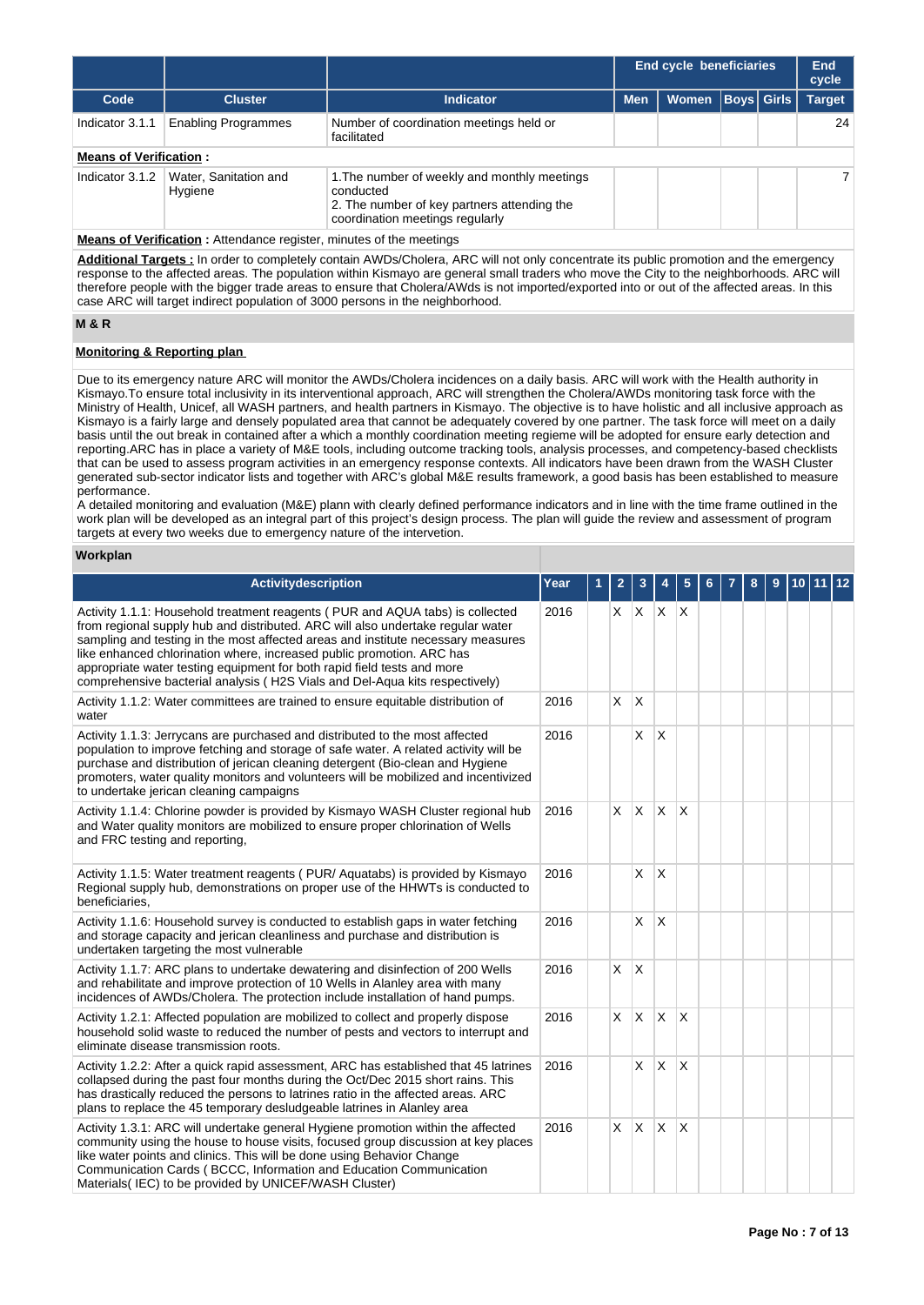| Activity 1.3.2: In order to support Hygiene promotion in the affected community,<br>ARC will identify 1000HHs most affected areas vulnerable population for complete<br>Hygiene kits distribution. The kit will be based on the WASH Cluster recommended<br>list of 2400 grams of soap per family for 3 months, two 20 litre jerricans, Water<br>treatment reagents (Aqua tabs to last 3 months and sanitary cloth for women/girls<br>of menstrual age). The kits will be requested from Kismayo Regional Cluster<br>supply Hub | 2016 |          | X   | X            |   |  |  |  |
|---------------------------------------------------------------------------------------------------------------------------------------------------------------------------------------------------------------------------------------------------------------------------------------------------------------------------------------------------------------------------------------------------------------------------------------------------------------------------------------------------------------------------------|------|----------|-----|--------------|---|--|--|--|
| Activity 1.3.3: ARC will promote hand washing with soap as the main activity to<br>reduce cases of AWDs/Cholera. This will be undertaken through enhanced<br>deployment of hygiene promoters, Hygiene volunteers, PHAST training including<br>demonstration of proper hand washing with soap at critical times and proper<br>excreta handling and disposal. The soap distribution will target 100% of the<br>affected population in order to promote hand washing with soap.                                                    | 2016 | $\times$ | ΙX. | $\mathsf{x}$ | X |  |  |  |
| Activity 2.1.1: Support Cholera treatment center at the Kismayo general hospital<br>with required staffing, supplies and equipment needed for the provision of quality<br>curative services for the patients.<br>2. Support one Maternal and Child Health Clinic (MCH) located in Farjano section<br>of Kismayo where majority of cases are reported from. The facility will be<br>supported with necessary supplies and staffing.                                                                                              | 2016 | X        | ΙX. | X            |   |  |  |  |
| Activity 2.2.1: 1. Hire of ambulance to facilitate referrals<br>2. Transport of all cases from MCH and other health facilities to the CTC/Main<br>hospital.                                                                                                                                                                                                                                                                                                                                                                     | 2016 | X.       | ΙX. | X            |   |  |  |  |
| Activity 3.1.1: 1. Conduct weekly meetings between regional Cluster focal points<br>and all response partners (ARC, NRC, IOM, WHO, Ministry of Health, WASH and<br>Health Cluster)                                                                                                                                                                                                                                                                                                                                              | 2016 | $\times$ | IX. | $\mathsf{x}$ | X |  |  |  |
| Activity 3.1.2: 1. Attend weekly and monthly coordination meetings.<br>2. Collect and share updates on AWDs/Cholera with both National and regional<br>Cluster focal points.                                                                                                                                                                                                                                                                                                                                                    | 2016 | X        | ΙX. | $\mathsf{x}$ | X |  |  |  |

#### **OTHER INFO**

# **Accountability to Affected Populations**

ARC will ensure accountability by working with all respective stakeholders starting with the affected persons, the WASH and Health Clsuter Coordination team at local and national level and the relevant Government Ministries.

Hygiene kits beneficiaries and beneficiaries of sanutation assedts like latrines will identified jointly with IDP Leaders.

## **Implementation Plan**

ARC will adhere to the implementation and M&E plan as submitted in the proposal. Before commencing the implementation, a stakeholder meeting will be called to form a response task force.

# **Coordination with other Organizations in project area**

| Name of the organization                                         | Areas/activities of collaboration and rationale                                                                                                                                                                                                                                                                                                                                                           |  |  |  |
|------------------------------------------------------------------|-----------------------------------------------------------------------------------------------------------------------------------------------------------------------------------------------------------------------------------------------------------------------------------------------------------------------------------------------------------------------------------------------------------|--|--|--|
| SGJ                                                              | already in Kismayo undertaking WASH with funding from IOM.ARC<br>will work with SGJ to coordinate to avoid duplications.                                                                                                                                                                                                                                                                                  |  |  |  |
| <b>NRC</b>                                                       | As one of the lead Shelter Organizations, ARC will work with NRC to<br>ensure proper WASH assets positioning in regard to Shelter                                                                                                                                                                                                                                                                         |  |  |  |
| <b>Health Clsuter</b>                                            | This is an integrated proposal and the health clsuter will play an<br>important role in ensuring the objectives set are met.                                                                                                                                                                                                                                                                              |  |  |  |
| <b>IOM</b>                                                       | IOM is present in Kismayo and are likely to be one of the recipients<br>of the emergency funds, ARC will coordinate with IOM and NRC to<br>ensure that there are no overlaps.                                                                                                                                                                                                                             |  |  |  |
| WASH Cluster - Kismayo Regional Focal point                      | The program relies heavily on in-kind provision of supplies from the<br>regional supply hub. ARC will coordinate closely with Kismayo<br>Cluster focal point to ensure timely delivery of supplies from the<br>regional supply hub. The Regional Focal point will also be involved<br>by the three recipients of the response funds to ensure coordination<br>and non-duplication of response activities. |  |  |  |
| <b>WHO</b>                                                       | WHO as the lead Agency for health is an important partner in<br>Kismayo. ARC has already held a meeting with a WHO Official (Dr.<br>Abdinassir) who is following on the cholera/AWDs situation in Lower<br>Juba.                                                                                                                                                                                          |  |  |  |
| Ministry of Health                                               | As the key line Ministry and custodian of all public health facilities,<br>ARC will work with the Ministry of Health in mobilization of of all<br>Governemnt Community Health workers to ensure an effective and<br>an all inclusive response. The Ministry of HEALTH wil offer<br>Legitimacy to any decisions raeched by the partners.                                                                   |  |  |  |
| <b>Environment Marker Of The Project</b>                         |                                                                                                                                                                                                                                                                                                                                                                                                           |  |  |  |
| A+: Neutral Impact on environment with mitigation or enhancement |                                                                                                                                                                                                                                                                                                                                                                                                           |  |  |  |

# **Gender Marker Of The Project**

2a- The project is designed to contribute significantly to gender equality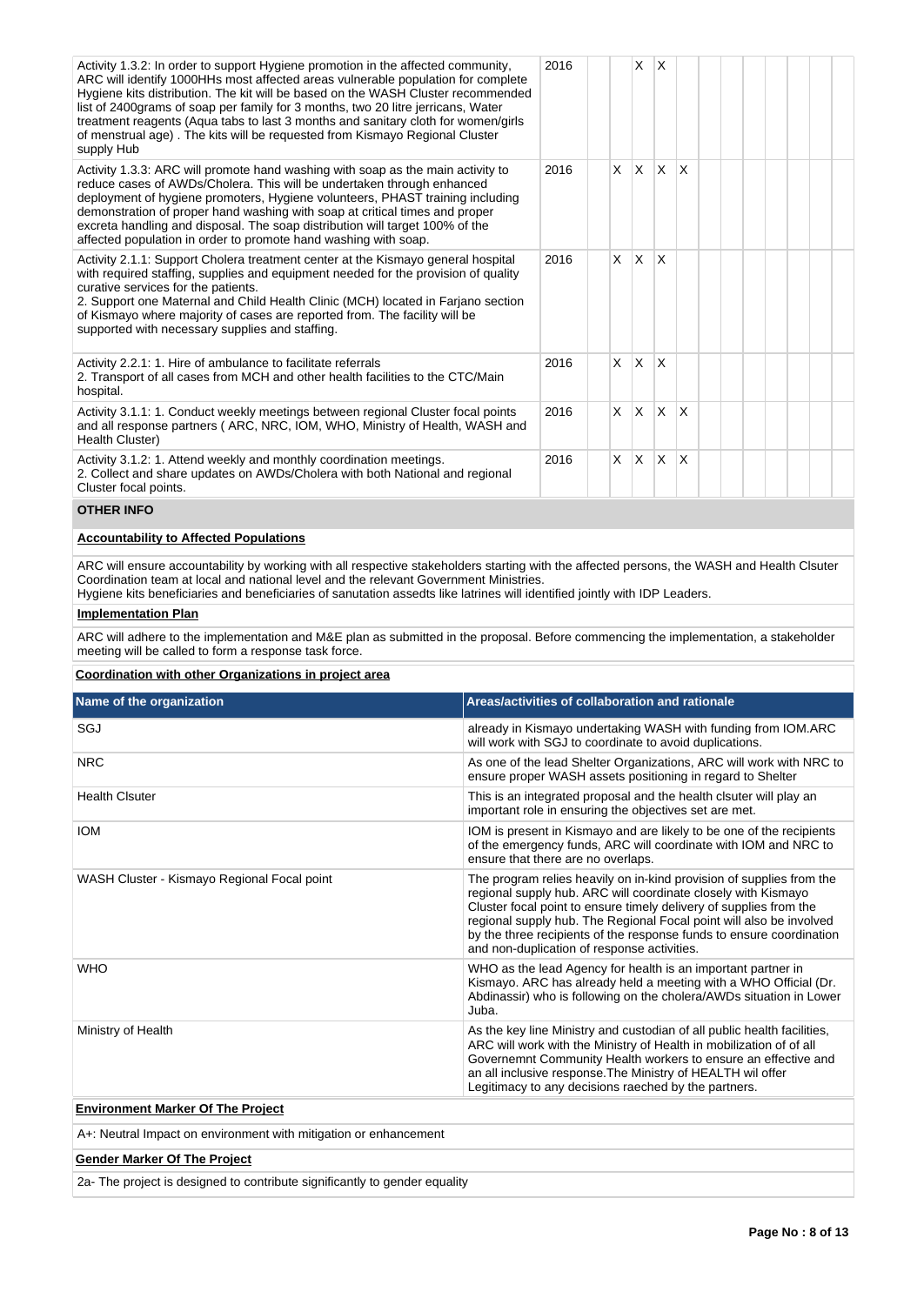#### **Justify Chosen Gender Marker Code**

ARC is committed to the Guidelines for Gender-based violence Interventions in Humanitarian Settings set by the Inter-Agency Standing Committee in 2005.

Through its WASH technical designs, ARC strives to reduce the risks from exposure to Gender Based Violence (GBV), create safe and friendly environments for women and children and to make the facilities accessible to individuals with special needs. Illustrative actions ARC takes to ensure protection and gender are mainstreamed in WASH programming include:

□ Positioning of water points at the sites that are easily accessible (under 500 m from shelters) and highly visible to reduce incidence of GBV and other forms of violence

Sufficient number of water taps/ hand pumps to minimize waiting time at the water points and reduce the risk of violence

Ensuring participation of men and women in design of the WASH facilities through committee work in order to ensure privacy and dignified use of facilities by women

Sensitivity to the particular needs of children in designing WASH facilities and hygiene promotion activities at schools and other public places (using the CHAST methodology).

WUCs and training modules will include representation and participation from local women's committees. Since the civil war ended, women have become leaders of peace processes and this project will seek to build upon this experience.In hiring hygiene promoters, ARC will ensure the coupling of the promoters ( male and female promoters) to ensure that the needs of both male and female is addressed.

Women and girls will be catered for in Hygiene kits distribution, latrines will be built in a way that does not put female users at risk. Lockable doors, separated from male latrines.

### **Protection Mainstreaming**

ARC adheres to the principles of 'Do No Harm', minimizing the harm caused by its presence in communities affected by conflict. For instance, ARC incorporates a sustainable exit strategy into its programming. Furthermore, the Rights-based approach is applied, taking into consideration the needs of ethnic minorities, women, elderly, and people living with disabilities. As such, the locations of the WASH installations are chosen strategically in order to reduce gender based and other forms of violence.

#### **Country Specific Information**

### **Safety and Security**

ARC is already present in the proposed area of intervention. With staff and institutional infrastructure in place. However, ARC project success may be impacted negatively by the following external constraints:

Deteriorating security situation - In order to overcome the security risks that may arise, ARC will work closely with United Nations Department of Security and Safety (UNDSS), Somali National Security Agency (SNSA), and the clan elders.

□ Dramatic fluctuations of the population figures in the AOR – ARC will focus on meeting the Sphere standards for the already identified people most affected by Cholera/AWDs targ, while seeking funding for additional caseloads.

 $\overline{a}$  Instability of prices and availability of the needed resources on the local market – ARC will undertake competitive and wide sourcing of construction materials to ensure efficient utilization of available funds.

Lack of acceptance by the local leaders of the participatory approach for the beneficiary selection process – ARC will undertake initial dialogue to ensure understanding and acceptance of planned programming.

⊥ Lack of access for monitoring purposes – ARC will have in its employment staff from the local community who will have access, even during challenging situations.

# **Access**

ARC has full access to the proposed project area. It is already implementing projects there. Due to the changing security sitaution in Lower Juba, ARC will work with the Local Administration and UN Agency incharge of security UNDSS to ensure that access to the project area is maintained.

### **BUDGET**

| <b>Code</b> | <b>Budget Line Description</b>                                                                                                                                                                                                                 |   | D / S Quantity Unit | cost           | <b>Duration</b><br><b>Recurran</b> | $\frac{9}{6}$<br>charged | <b>Total Cost</b> |
|-------------|------------------------------------------------------------------------------------------------------------------------------------------------------------------------------------------------------------------------------------------------|---|---------------------|----------------|------------------------------------|--------------------------|-------------------|
|             |                                                                                                                                                                                                                                                |   |                     |                | ce                                 | to CHF                   |                   |
|             | <b>Staff and Other Personnel Costs</b>                                                                                                                                                                                                         |   |                     |                |                                    |                          |                   |
| 1.1         | Expatriate-Field staff: Country Director                                                                                                                                                                                                       | D |                     | 11,70<br>0.00  | 3                                  | 5%                       | 1,755.00          |
|             | Country Director: USD 1755 (5% of 11,700 x 3 months): This is the overall head that provides leadership and enforces<br>organizational policy. He is the main link of the organization with the HQ and the Government of Somalia.              |   |                     |                |                                    |                          |                   |
| 1.2         | Expatriate-Field staff: WASH Coordinator                                                                                                                                                                                                       | D |                     | 1 7,800<br>.00 | 3                                  | 25%                      | 5,850.00          |
|             | USD 5850 (25% of 7800 X 3 months : This position provides technical oversight, support and expertise for all WASH activities<br>including quality and timeliness of program implementation, he/she is also responsible for technical reporting |   |                     |                |                                    |                          |                   |
| 1.3         | Expatriate Field staff: Program Officer                                                                                                                                                                                                        | D |                     | 5,850<br>.00   | 3                                  | 15%                      | 2,632.50          |
|             | USD 2,633 (15% of USD 5850 X3 months)The Program Officer is based in Kismayu and ensures the implementation of the<br>project according to CHF rules and regulations while at the same time providing M&E and quality and timely reporting.    |   |                     |                |                                    |                          |                   |
| 1.4         | Health Program Manager                                                                                                                                                                                                                         | D |                     | 4,000<br>.00   | 3                                  | 15%                      | 1,800.00          |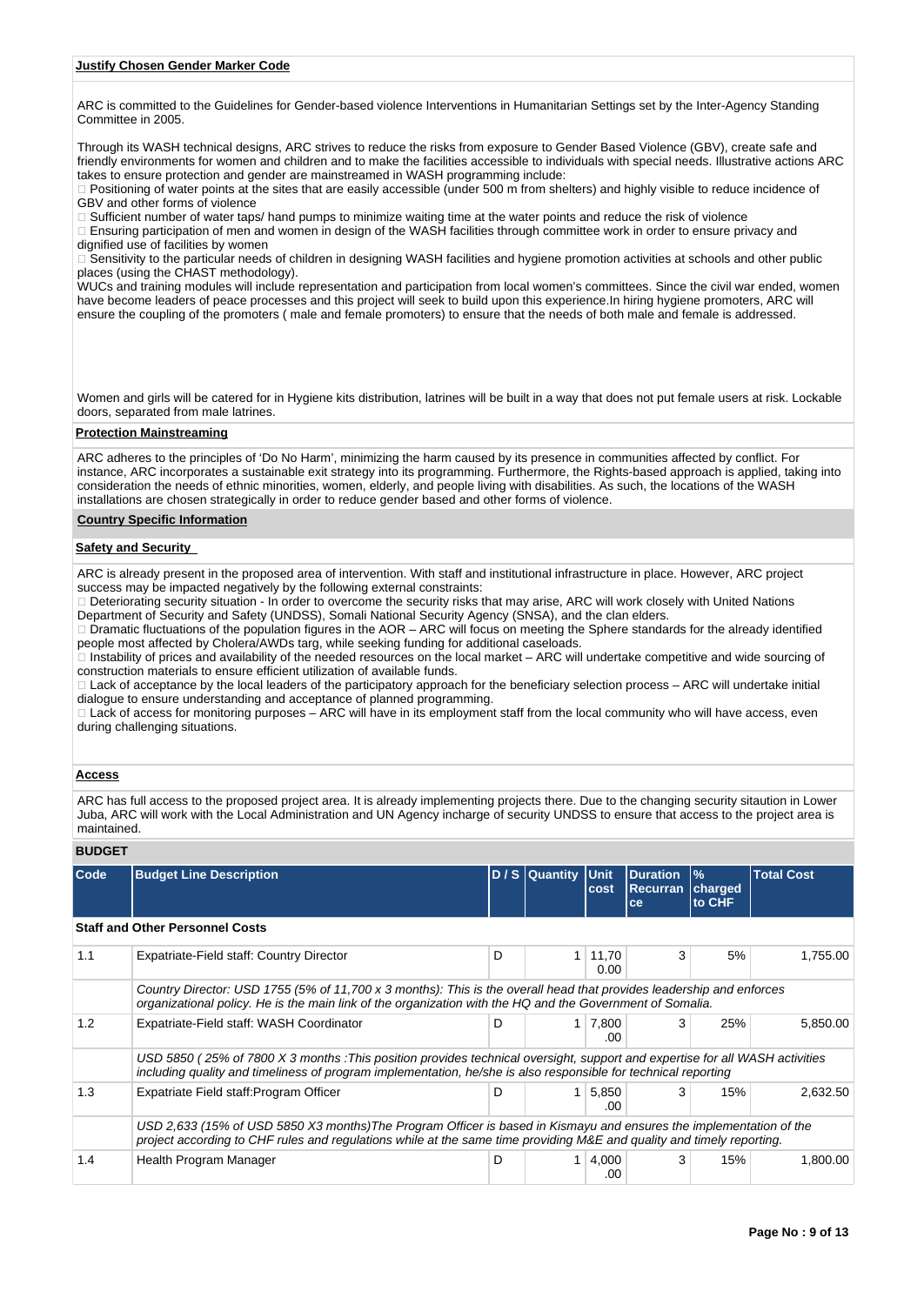|      | This position is a Medical Doctor that reports directly to the Health Team Coordinator. The position ensures effective utilization of<br>skills and medical knowledge for diagnosing, preventing and supervising a disease. He/she will be responsible for the health<br>management of Lower Jubba and ensures national treatment protocols is properly followed in diagnosis, treatment and referrals<br>and health staff shift of facilities. Breakdown: $$4000$ * 3months * 15% = \$1800                         |   |                |                       |   |      |          |
|------|---------------------------------------------------------------------------------------------------------------------------------------------------------------------------------------------------------------------------------------------------------------------------------------------------------------------------------------------------------------------------------------------------------------------------------------------------------------------------------------------------------------------|---|----------------|-----------------------|---|------|----------|
| 1.5  | WASH Manager                                                                                                                                                                                                                                                                                                                                                                                                                                                                                                        | D | 1 <sup>1</sup> | 2,000<br>.00          | 3 | 30%  | 1,800.00 |
|      | This position reports to the WASH Coordinator and is assigned to water and sanitation infrastructure development needs<br>including rehabilitation of water pan, design and implementation of training, installation of equipment and construction of WASH<br>stands. This manager will be in charge of the technical aspect of implementation and development of water and sanitation<br>facilities in both Banadir and Lower Juba. He will be based in Kismayu<br>Breakdown: $$2,000 * 3$ months $*30% = $1800$   |   |                |                       |   |      |          |
| 1.6  | <b>WASH Officer</b>                                                                                                                                                                                                                                                                                                                                                                                                                                                                                                 | D |                | $1 \mid 1,500$<br>.00 | 3 | 30%  | 1,350.00 |
|      | This position reports to the WASH Manager and is assigned to water and sanitation infrastructure development needs including<br>rehabilitation of water pans, wells and boreholes, design and implementation of trainings, installation of equipment and<br>construction of WASH stands. This officer will be in charge of the technical aspect of implementation and development of water<br>and sanitation facilities in Lower Juba. He will be based in Dhobley<br>Breakdown: $$1,500 * 3$ months $*30% = $1350$ |   |                |                       |   |      |          |
| 1.7  | Health Officer:                                                                                                                                                                                                                                                                                                                                                                                                                                                                                                     | D |                | $1 \mid 1,500$<br>.00 | 3 | 30%  | 1,350.00 |
|      | He/She is responsible for the management of the health project: through timely reporting and budget management, supervision,<br>coordination and ensures reports on all health projects at field level. She/he also ensures the management of the available<br>resources in such a way that project objectives are met in a timely manner ensures service quality. Breakdown: \$1,500 * 3 months<br>$*30\% = $1350$                                                                                                 |   |                |                       |   |      |          |
| 1.8  | Admin/government liaison Officer                                                                                                                                                                                                                                                                                                                                                                                                                                                                                    | D | 1 <sup>1</sup> | 2,000<br>.00          | 3 | 18%  | 1,080.00 |
|      | This position reports to the Somalia Area Manager and supports implementation of project activities and ensure safety and<br>security of ARC staff and assets in Kismayo. Breakdown: \$2,000 * 3 months * 1*18% = \$1080                                                                                                                                                                                                                                                                                            |   |                |                       |   |      |          |
| 1.9  | <b>Finance Officer</b>                                                                                                                                                                                                                                                                                                                                                                                                                                                                                              | D |                | $1 \mid 1,300$<br>.00 | 3 | 18%  | 702.00   |
|      | This position will work with the Finance Manager to maintain budgetary processes and support payroll to ensure financial controls<br>and accountability are maintained across the program. His/her time is estimated to be evenly divided between Objective #1<br>(Health) and Objective #2 (WASH). Breakdown: \$1300 $*$ 3 months $*$ 1*18% = \$702                                                                                                                                                                |   |                |                       |   |      |          |
| 1.10 | <b>Procurement Officer</b>                                                                                                                                                                                                                                                                                                                                                                                                                                                                                          | D |                | $1 \mid 1,300$<br>.00 | 3 | 30%  | 1,170.00 |
|      | This position is responsible for all administrative, logistics and procurement duties with respect to coordination of movement of<br>staff and supplies, and receipt and safe storage of materials and equipment\$1,300 * 3 months * 30% = \$1170                                                                                                                                                                                                                                                                   |   |                |                       |   |      |          |
| 1.11 | <b>Hygiene Promotion Supervisor</b>                                                                                                                                                                                                                                                                                                                                                                                                                                                                                 | D | 1 <sup>1</sup> | 800.0<br>0            | 3 | 30%  | 720.00   |
|      | This position is in charge of day to day management of all hygiene promotion/behavior change activities. This covers all activities<br>pertaining to awareness raising (including information campaigns on safe water usage and storage practices), hygiene promotion<br>trainings, and monitoring. Hygiene kits beneficiary identification and distribution ensuring the most vulnerable are reached. Will<br>be based in Kismayu<br>Breakdown: $$800 * 3$ months * 1 staff * 30% = \$720                          |   |                |                       |   |      |          |
| 1.12 | <b>Hygiene Promoters</b>                                                                                                                                                                                                                                                                                                                                                                                                                                                                                            | D | 4              | 600.0<br>0            | 3 | 100% | 7,200.00 |
|      | These positions are in charge of direct implementation of awareness raising and information campaigns that promote safe<br>hygiene practices and hygienic lifestyles. All Kismayu based. They will form the backbone of the response. ARC will ensure<br>coupling (one male and one female) of Hygiene promoters as per sphere standard guidelines<br>Breakdown: $$600$ *3 months * 4 staff * $100\% = $7200$                                                                                                       |   |                |                       |   |      |          |
| 1.13 | <b>Water Quality Monitors</b>                                                                                                                                                                                                                                                                                                                                                                                                                                                                                       | D | $\overline{4}$ | 400.0<br>0            | 3 | 100% | 4,800.00 |
|      | All in Kismayu these positions working under water technician and under the overall technical guidance of the water quality<br>Supervisor. The position is tasked with daily water quality monitoring in water sources/ water points including chlorination of water<br>points and FRC testing and monitoring. They will participate in household water treatment reagents distribution and monitoring of<br>use at households. Breakdown: $$400 * 3$ months *4 staff * $100% = $4800$                              |   |                |                       |   |      |          |
| 1.14 | Sanitation Technician                                                                                                                                                                                                                                                                                                                                                                                                                                                                                               | D | 1 <sup>1</sup> | 650.0<br>0            | 3 | 30%  | 585.00   |
|      | This position, based in Kismayu will oversee and lead the promotion of sanitation activities. Some of the key activities support the<br>Sanitation groups, vector/pests management campaigns, mobilization of community and latrines construction.<br>Breakdown: $$650 * 3$ months * 1 staff * 30% = \$585                                                                                                                                                                                                          |   |                |                       |   |      |          |
| 1.15 | <b>CTC Supervisor</b>                                                                                                                                                                                                                                                                                                                                                                                                                                                                                               | D | 1 <sup>1</sup> | 800.0<br>0            | 3 | 60%  | 1,440.00 |
|      | This position provides leadership in their respective health facilities. He/she manages all staff and operations in the Cholera<br>Treatment Centers on daily basis. Breakdown: \$800 * 3months * 1 staff * 60% = \$1440                                                                                                                                                                                                                                                                                            |   |                |                       |   |      |          |
| 1.16 | <b>Qualified Nurse</b>                                                                                                                                                                                                                                                                                                                                                                                                                                                                                              | D |                | 4   600.0<br>0        | 3 | 100% | 7,200.00 |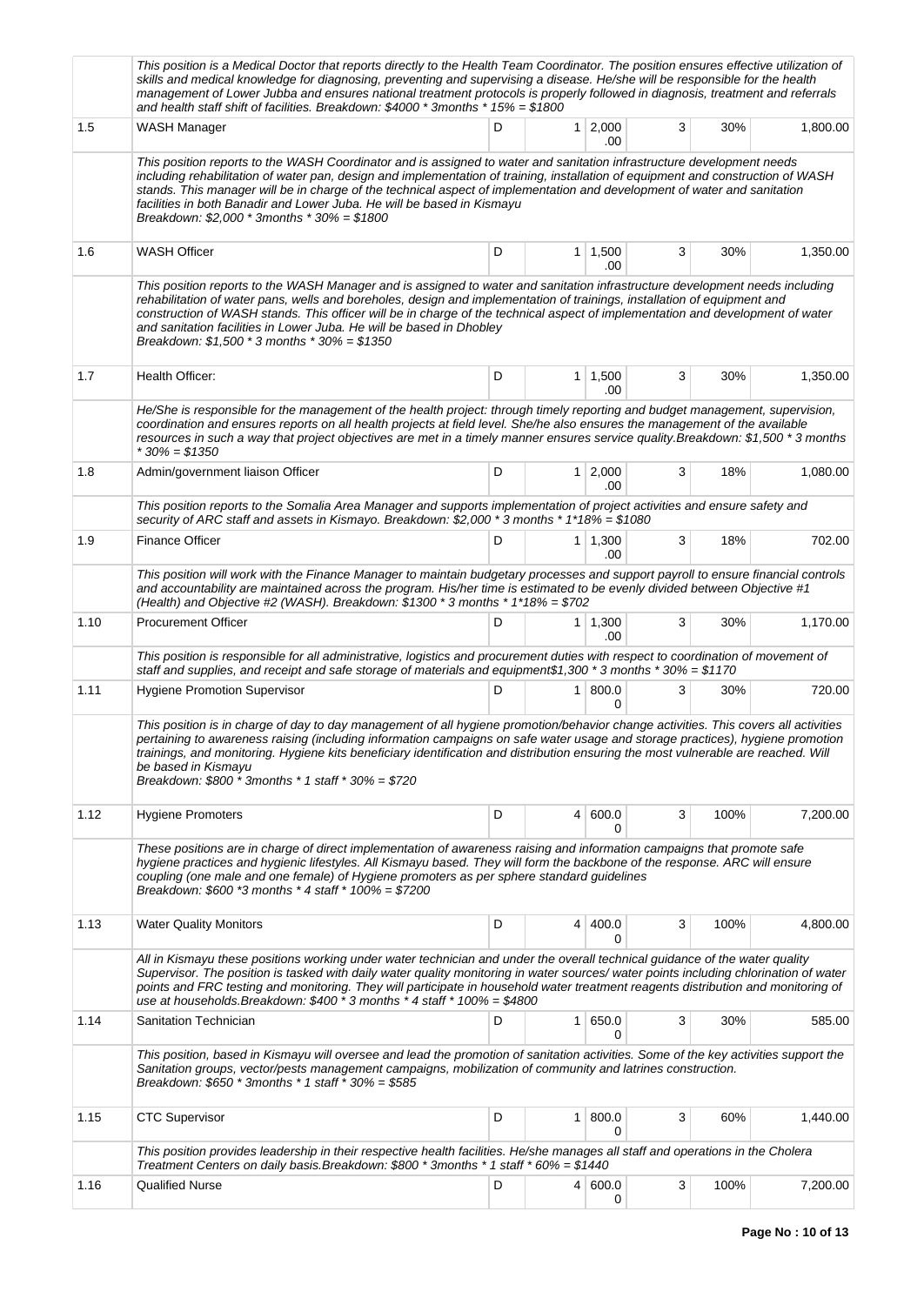|      | These positions are the primary point of contact between the patient and primary health care, both at inpatient and outpatient<br>settings within the MCHs/CTC. They perform frequent patient evaluations, including monitoring and tracking vital signs,<br>performing procedures such as health educating patients and supervising the MCH/CTC work in general and administering<br>medications. Breakdown: $$600$ *3 months * 4 staff * 100% = $$7200$             |   |                |                       |   |      |           |
|------|-----------------------------------------------------------------------------------------------------------------------------------------------------------------------------------------------------------------------------------------------------------------------------------------------------------------------------------------------------------------------------------------------------------------------------------------------------------------------|---|----------------|-----------------------|---|------|-----------|
| 1.17 | <b>Auxilliary Nurse</b>                                                                                                                                                                                                                                                                                                                                                                                                                                               | D | $\overline{4}$ | 300.0<br>0            | 3 | 100% | 3,600.00  |
|      | These position provides support and assistance to qualified nurses at the facilities in terms of recordings and other necessary<br>nursing services to the patients. Breakdown: \$300 * 3 months * 4 staff * 100% = \$3600.                                                                                                                                                                                                                                           |   |                |                       |   |      |           |
| 1.18 | Lab technician:                                                                                                                                                                                                                                                                                                                                                                                                                                                       | D |                | 1   650.0<br>0        | 3 | 50%  | 975.00    |
|      | This position is responsible for running a laboratory and overseeing laboratory activities. The technician will conduct testing of<br>various types of tests, such as urine, blood and stool, for suspected cases of communicable diseases, as well as perform rapid<br>STI/HIV testing.Breakdown: \$650 * 3 months * 1 staff *50% = \$975                                                                                                                            |   |                |                       |   |      |           |
| 1.19 | <b>Community Helth Workers (CHWs)</b>                                                                                                                                                                                                                                                                                                                                                                                                                                 | D |                | 4 300.0<br>$\Omega$   | 3 | 100% | 3,600.00  |
|      | The primary responsibilities of this position include performing health education activities both in the communities and at the<br>facility level, maintaining records and encourage health care referrals in the communities. Breakdown: \$300 * 3 months * 4 staff *<br>$100\% = $3600$                                                                                                                                                                             |   |                |                       |   |      |           |
| 1.20 | <b>Cleaners/Sprayers</b>                                                                                                                                                                                                                                                                                                                                                                                                                                              | D |                | 4 250.0<br>0          | 3 | 100% | 3,000.00  |
|      | These positions are primarily responsible for keeping the CTC/MCHs clean and ensure the waste products are disposed properly<br>using public health guidelines. Together with CHWs and Hygiene promoters, they participate in the disinfection of CTCs and<br>MCH using chlorine solutions. Breakdown 4 staff x 3 months x USD250=USD 3000<br><b>Section Total</b>                                                                                                    |   |                |                       |   |      | 52.609.50 |
|      | Supplies, Commodities, Materials                                                                                                                                                                                                                                                                                                                                                                                                                                      |   |                |                       |   |      |           |
| 2.1  | Health facility furniture                                                                                                                                                                                                                                                                                                                                                                                                                                             | D |                | $1 \mid 1,500$        | 1 | 100% | 1,500.00  |
|      | Description: ARC will purchase furniture and supplies for the CTC for smooth running of the facilities. These includes bedding,                                                                                                                                                                                                                                                                                                                                       |   |                | .00                   |   |      |           |
| 2.2  | tables, chairs, health cards and other stationery, referral cards etc. The detail list is attached.<br>Health facility supplies (cooking, cleaning and sanitation                                                                                                                                                                                                                                                                                                     | D |                | $1 \mid 3,000$        | 1 | 100% | 3,000.00  |
|      | materials)<br>These includes cooking materials including utencils and food items, cleaning materials including mobs, soaps, buckets etc and<br>other sanitation materials necessary for ensuring good sanitation and hygiene at the facilities. ARC expects that there will be<br>some serious cases that will need more medical attention and be admitted. Therefore, Food will be prepared for this serious<br>cases that will need to be admitted at the facility. |   |                | .00                   |   |      |           |
| 2.3  | Ambulance rental                                                                                                                                                                                                                                                                                                                                                                                                                                                      | D |                | $1 \mid 2,000$<br>.00 | 3 | 100% | 6,000.00  |
|      | An ambulance will be hired for the Hospital to refer cases from homes, MCHs and other health facilities within Kismayo to the<br>CTC.                                                                                                                                                                                                                                                                                                                                 |   |                |                       |   |      |           |
| 2.4  | Health care workers training on cholera response and<br>treatment                                                                                                                                                                                                                                                                                                                                                                                                     | D | 28             | 35.00                 | 1 | 100% | 980.00    |
|      | ARC will conduct 1 training for the health care workers mainly Clinicians, qualified nurses, and Auxiliary nurses on case detection<br>and management. Selected staffs will be taken from the various health facilities operating in Kismayo. A total 28 staff will be<br>trained.                                                                                                                                                                                    |   |                |                       |   |      |           |
| 2.5  | Community mobilization training for CHWs                                                                                                                                                                                                                                                                                                                                                                                                                              | D |                | 1 1,500<br>.00        | 1 | 100% | 1,500.00  |
|      | ARC will conduct 1 training for CHWs selected from the 5 sections of Kismayo on best approaches of community mobilization<br>and awareness creation.                                                                                                                                                                                                                                                                                                                  |   |                |                       |   |      |           |
| 2.6  | Support to provide health education sessions in communities                                                                                                                                                                                                                                                                                                                                                                                                           | D |                | 8 200.0<br>0          | 1 | 100% | 1,600.00  |
|      | This line will be used to support the health education sessions been carried out within Kismayo by the CHWs. The budget will be<br>used to provide refreshment, transport allowances and incentives for the participants during the sessions.                                                                                                                                                                                                                         |   |                |                       |   |      |           |
| 2.7  | Support to Radio/TV shows on cholera response and<br>prevention                                                                                                                                                                                                                                                                                                                                                                                                       | D |                | 6 500.0<br>0          | 1 | 100% | 3,000.00  |
|      | To strengthen the house-house and community sessions approaches, TV/Radio shows will be conducted using the local media<br>available. 2 shows will be conducted every month facilitated by respected doctors and community elders.                                                                                                                                                                                                                                    |   |                |                       |   |      |           |
| 2.8  | Pharmaceuticals (see BoQ)                                                                                                                                                                                                                                                                                                                                                                                                                                             | D |                | 1   9,000<br>.00      | 1 | 100% | 9,000.00  |
|      | The CTC and most of the facilities lack medical drugs to provide the necessary treatment of patients affected by the Cholera.<br>Through this allocated budget, ARC will procure appropriate drugs and supplies for the CTC and Farjano MCH to<br>continue offering the medical services. (BOQ of drugs)                                                                                                                                                              |   |                |                       |   |      |           |
| 2.9  | Dewatering and disinfection of 200 wells                                                                                                                                                                                                                                                                                                                                                                                                                              | D |                | 200 65.00             | 1 | 100% | 13,000.00 |
|      | De watering and disinfection of 200 wells. Contamination of water points is one of the main causes of AWDs/Cholera. ARC has<br>identified 200 wells in areas most affected,. To ensure reliable and safe water, ARC will dewater and disinfect 200 Wells                                                                                                                                                                                                              |   |                |                       |   |      |           |
| 2.10 | Protection of 15 Wells                                                                                                                                                                                                                                                                                                                                                                                                                                                | D |                | 10 3,000<br>.00       | 1 | 100% | 30,000.00 |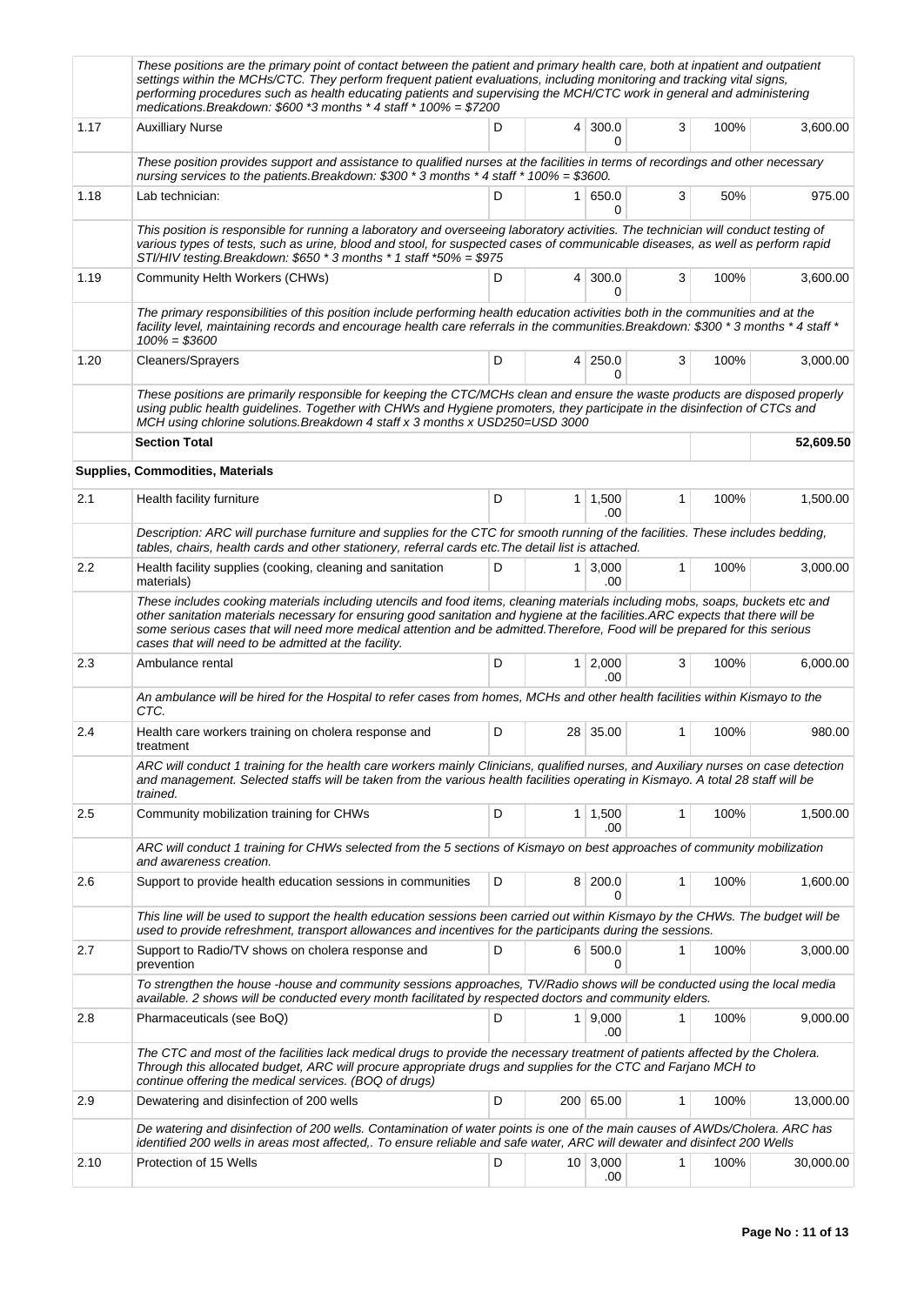|               | Rehabilitation and protection 15 wells in Alanley. Alanley has a number of wells that were submerged during the flooding in Oct.<br>There are 10 wells serving the population that are most affected. The well will be provide with additinal protection by rainsing the<br>well mouth, fencing off besides dewatering and disinfection.                                                                                                                                                                             |   |     |                       |   |      |            |
|---------------|----------------------------------------------------------------------------------------------------------------------------------------------------------------------------------------------------------------------------------------------------------------------------------------------------------------------------------------------------------------------------------------------------------------------------------------------------------------------------------------------------------------------|---|-----|-----------------------|---|------|------------|
| 2.11          | Purchase of Jerricans for enhanced storage                                                                                                                                                                                                                                                                                                                                                                                                                                                                           | D | 400 | 6.00                  | 1 | 100% | 2,400.00   |
|               | ARC will purchase and distribute 400 non-collapsible narrow necked jerrycans in the most affected villages. Lack of adequate<br>fetching and storage capacity among some affected population is an obstacle to achieving equitable distribution of safe water.<br>ARC has identified 200HHs that will recieve two 20litres jerycans each to improve their capacity                                                                                                                                                   |   |     |                       |   |      |            |
| 2.12          | Water testing reagents                                                                                                                                                                                                                                                                                                                                                                                                                                                                                               | D |     | 200 10.00             | 1 | 100% | 2,000.00   |
|               | Purchase of water testing reagents for water quality testing and treatment                                                                                                                                                                                                                                                                                                                                                                                                                                           |   |     |                       |   |      |            |
| 2.13          | Jerrican cleaning detergent - Bioclean liquid/soap                                                                                                                                                                                                                                                                                                                                                                                                                                                                   | D |     | 60 49.00              | 1 | 100% | 2,940.00   |
|               | ARC plans to enhance jerrican cleaning camapaign in the most affected areas. 36 IN 20 LITRE JERRYCANS will be purchased                                                                                                                                                                                                                                                                                                                                                                                              |   |     |                       |   |      |            |
| 2.14          | Sanitation Sub-sector- Construction of latrines                                                                                                                                                                                                                                                                                                                                                                                                                                                                      | D |     | 45 550.0<br>0         | 1 | 100% | 24,750.00  |
|               | As described in the activity section of the logframe. ARC will replace collapsed 45 latrines                                                                                                                                                                                                                                                                                                                                                                                                                         |   |     |                       |   |      |            |
| 2.15          | Training Water USER Committees, Community Health<br>Workers/Hygiene volunteers                                                                                                                                                                                                                                                                                                                                                                                                                                       | D |     | 60 120.0<br>0         | 1 | 100% | 7,200.00   |
|               | Water User comittees, Hygiene voluinteers will be trained and tasked. The actual cost directly spent on a trainee is USD 103 (<br>lunch, 10 oclock tea/snacks and stationery) the rest is for transport, facilitator fees, banner and some cases, a training center<br>maybe hired. See BOQ for training 20 and 60 members for the same period of time.                                                                                                                                                              |   |     |                       |   |      |            |
| 2.16          | Mobilization and sensitization through household to house hold   D<br>campaigns                                                                                                                                                                                                                                                                                                                                                                                                                                      |   |     | 60 40.00              | 3 | 100% | 7,200.00   |
|               | The 60 committee members will be paid some incentives so that they are fully engaged in the cholera/AWDs campaigns<br>including distribution of hygiene kits. ARC proposes to compensate the Volunteers who will be fully engaged in the cholera<br>response at the rate of USD 40 per person per month for the three months Breakdown : 60 people x USD 40 X 3 months= USD<br>7,200                                                                                                                                 |   |     |                       |   |      |            |
| 2.17          | Transport - Medical supplies from Nairobi                                                                                                                                                                                                                                                                                                                                                                                                                                                                            | D | 500 | 9.00                  | 1 | 100% | 4,500.00   |
|               | Some supplies like drugs and water treatment reagents estimated at 500 Kgs will be purchased in Nairobi and transported by<br>plane to Kismayu. To ensure proper utilization of resources, ARC will make a one off purchase of items from Nairobi and airlift to<br>Kismayu. Blue Sky Airline charges an average of USD 9 per Kg of luggage,                                                                                                                                                                         |   |     |                       |   |      |            |
|               |                                                                                                                                                                                                                                                                                                                                                                                                                                                                                                                      |   |     |                       |   |      |            |
|               | <b>Section Total</b>                                                                                                                                                                                                                                                                                                                                                                                                                                                                                                 |   |     |                       |   |      | 120,570.00 |
| <b>Travel</b> |                                                                                                                                                                                                                                                                                                                                                                                                                                                                                                                      |   |     |                       |   |      |            |
| 5.1           | Air Travel (Nairobi - Kismayu)                                                                                                                                                                                                                                                                                                                                                                                                                                                                                       | D |     | 3   500.0<br>0        | 1 | 100% | 1,500.00   |
|               | A number key staff (Country Director, WASH Coordinator, Program Officer) will make at least 1 visit to the site for Supervision<br>and Coordination of the program (Air tickets for 3 return = $3 \times$ USD 500) = USD 1500                                                                                                                                                                                                                                                                                        |   |     |                       |   |      |            |
| 5.2           | per diem (Perdiem 3 persons x 7 days x USD 75)=                                                                                                                                                                                                                                                                                                                                                                                                                                                                      | D |     | 3 75.00               | 7 | 100% | 1,575.00   |
|               | The three officers will be accommodated in the ARC guest house but will be entitled to a perdiem of USD 75 per day and they will<br>stay for at least 7 days as flights in Kismayu are not regular.                                                                                                                                                                                                                                                                                                                  |   |     |                       |   |      |            |
| 5.3           | Vehicle Rental for program activities - Kismayu                                                                                                                                                                                                                                                                                                                                                                                                                                                                      | D |     | $1 \mid 2,000$<br>.00 | 3 | 100% | 6,000.00   |
|               | ARC will hire one vehicle for the purpose of moving a large number of staff assigned to this emergency response program.                                                                                                                                                                                                                                                                                                                                                                                             |   |     |                       |   |      |            |
|               | <b>Section Total</b>                                                                                                                                                                                                                                                                                                                                                                                                                                                                                                 |   |     |                       |   |      | 9,075.00   |
|               | <b>General Operating and Other Direct Costs</b>                                                                                                                                                                                                                                                                                                                                                                                                                                                                      |   |     |                       |   |      |            |
| 7.1           | Communications (Internet, thuraya, phones Somalia)                                                                                                                                                                                                                                                                                                                                                                                                                                                                   | s |     | 1   612.0<br>0        | 3 | 100% | 1,836.00   |
|               | mobile and satellite phones. Communication costs are high in Somalia due to poor network coverage. Support is requested to<br>cover part of the cost of satellite transmissions through satellite phone. Costs are also high due to the international calling<br>charges accrued from communication between Kenya and Somalia. ARC will use local telephones and internet wherever<br>possible, and ensure that priority will be given to use of Skype for international calls between Somalia and other ARC offices |   |     |                       |   |      |            |
| 7.2           | bank charges                                                                                                                                                                                                                                                                                                                                                                                                                                                                                                         | s |     | 3 390.5<br>0          | 1 | 100% | 1,171.50   |
|               | Coverage of project-related fees on ARC's bank accounts. Most providers now charge 2% value of the amount transacted.                                                                                                                                                                                                                                                                                                                                                                                                |   |     |                       |   |      |            |
| 7.3           | Office rent -Kismayu                                                                                                                                                                                                                                                                                                                                                                                                                                                                                                 | s |     | $1 \ 6,000$<br>.00    | 3 | 5%   | 900.00     |
|               | provides support for the rental of the office in Kismayu                                                                                                                                                                                                                                                                                                                                                                                                                                                             |   |     |                       |   |      |            |